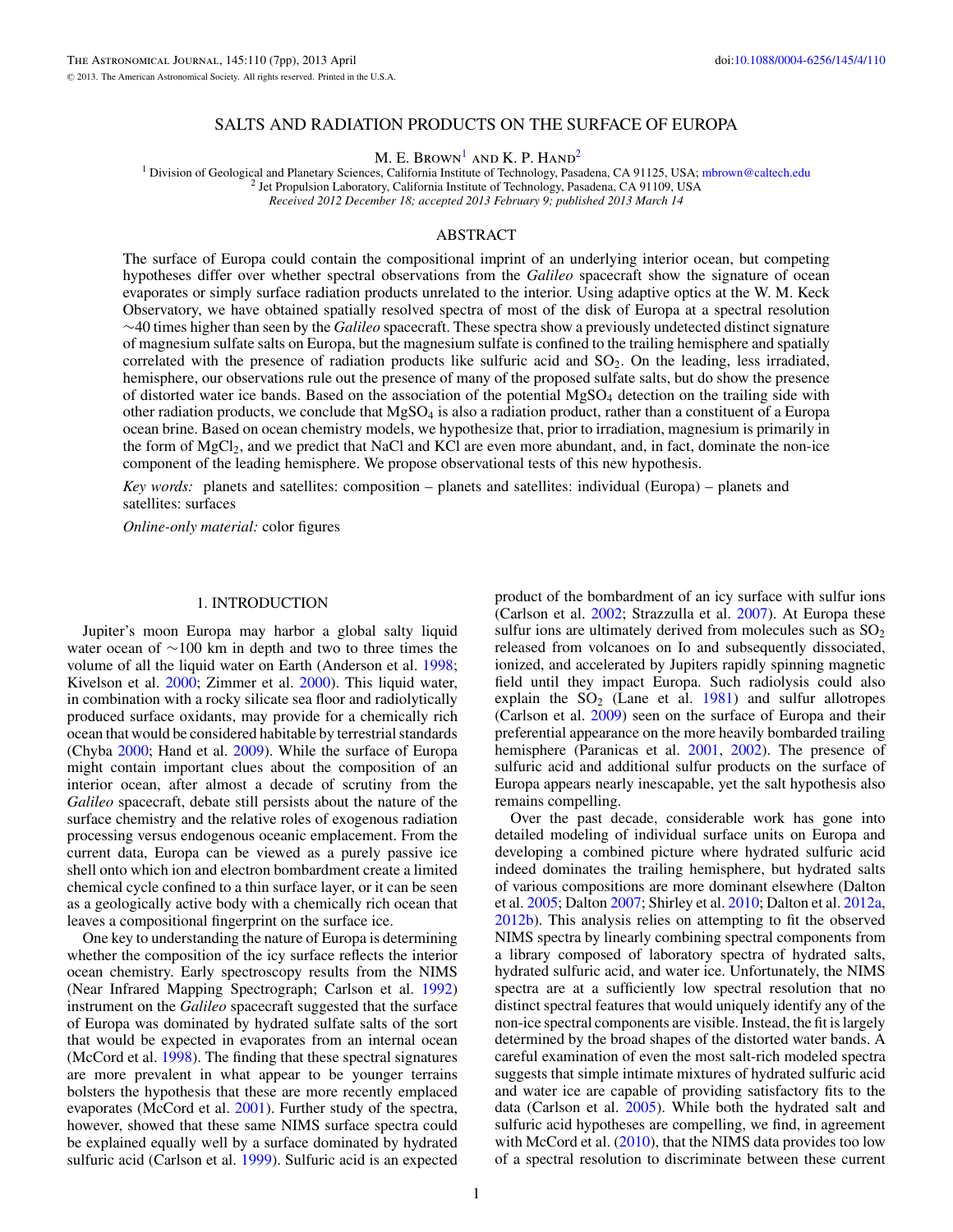hypotheses or provide alternatives. Higher spectral resolution data has been obtained from ground-based telescopes, but, in general, these spectra cover an entire hemisphere of Europa, so icy and non-icy regions of the surface cannot be spatially discriminated (Calvin et al. [1995\)](#page-6-0).

Modern infrared spectrographs coupled with adaptive optics systems on large ground-based telescopes have both the spatial and spectral resolution required to potentially answer the question of the composition of the non-ice material on Europa. An early observation of the trailing hemisphere of Europa using adaptive optics at the W. M. Keck observatory (Spencer et al. [2006\)](#page-6-0) showed no conclusive spectral features in the  $1.50-1.75 \mu m$  wavelength region where many of the proposed salts should have spectral absorptions, suggesting that pure hydrated salts are not dominant on the trailing hemisphere, but with the limited spatial coverage and limited spectral band, many additional explanations are possible.

In order to continue the investigation of the composition of the surface of Europa at higher spectral resolution, we obtained high resolution spatially resolved spectra of Europa in wavelength regions between 1.4 and 2.4  $\mu$ m using the adaptive optics system and the OSIRIS integral field spectrograph at the W. M. Keck Observatory (Larkin et al. [2003\)](#page-6-0). Here we report on these new observations, discuss a new spectral feature discovered on the trailing hemisphere at this resolution, and suggest a possible identification of the species responsible and a scenario plausibly explaining the species and its spatial distribution.

### 2. OBSERVATIONS AND DATA REDUCTION

We observed Europa on the nights of 2011 September 18, 19, and 20 (UT), covering nearly all Europa longitudes. In the setup used, OSIRIS obtained a simultaneous spectrum at each of 1024 spatially resolved points within a 0.56 by 2.24 arcsec region of the sky at a pixel scale of 0.035 by 0.035 arcsec. At the time of observation, Europa had an angular diameter on the sky of 1.028 arcsec, so the full disk of Europa could be covered in two pointings. We used both the broad band *H* and *K* band settings to cover wavelength ranges of  $1.473-1.803 \mu m$ (Hbb setting) and  $1.956 - 2.381 \mu m$  (Kbb setting), respectively. For each spectral setting we first observed half of Europa's disk, offset the telescope 20 arcsec north to record a spectrum of the sky, and then offset back to the other half of Europa's disk. Solar-type stars were observed at each spectral setting in order to calibrate telluric absorption and to construct a relative reflectance spectrum (see Table [1](#page-2-0) for observational details). The raw OSIRIS data were turned into a spectral data cube through the thoroughly automated OSIRIS DRP (data reduction package) that includes data extraction, calibration, and precise mosaicking. Because of the large range of air masses through which Europa and the calibrator stars were observed, we found that a single telluric absorption calibration correction was insufficient for both halves of a pair of Europa observations. We thus interrupted the DRP at the calibration step and manually corrected for telluric absorption. We first divided the spectrum by the spectrum of a solar-type telluric calibrator that was observed as close in airmass as possible. We further corrected these spectra by constructing a transmission function by dividing spectra of the same star taken at two different airmasses and dividing the spectrum of Europa by an exponentially scaled version of this transmission function. The scaling was found empirically for each individual observation. Because each observation included hundreds of individual spectra, the scaling and thus the transmission correction could

be found to extremely high precision. In addition, we found that the DRP is not optimized for the extraction of precision spectra of continuum sources such as Europa. In particular, small scale spectral variations appeared that were correlated with location on the spectral format on each of the observations. To correct these, we implemented a separate calibration step where we combined spectra of a calibration star to fill the entrance aperture. We then extracted these spatially resolved spectra, which should be identical at each spatial position. We constructed a spatial-spectral flat-field map to normalize the spectra so they are identical. We then used this flat-field map to correct the Europa and the Europa calibration star spectra. After this additional step, no spatially correlated spectral features were observable in the extracted spectra of Europa. The final data product consists of a single data cube for each night at each setting (two cubes were obtained for each setting on September 19) with full wavelength and relative reflectance calibration of the spectrum at each point. Over the three night period, we were able to obtain spectra at a spatial resolution of ∼150 km over nearly the entire surface of Europa at a spectral resolution approximately 40 times higher than that of the NIMS instrument on *Galileo*.

#### 3. SPECTRAL MAPS

As a first step to studying the surface composition, we generated a global map of the non-water ice material across the surface of Europa. Several model-dependent methods have been used in an attempt to map the abundance of the non-ice material on the surface of Europa (McCord et al. [1999;](#page-6-0) Carlson et al. [1999;](#page-6-0) Grundy et al. [2007\)](#page-6-0). We note that the general features of all of these methods is reproduced by making the simple observation that a distinguishing characteristic between the icy and non-icy material is the depth of the water ice absorption feature at  $2 \mu$ m. We measure the depth of the  $2 \mu$ m water absorption feature at each spatial point by taking a median of the reflectance between 2.198  $\mu$ m and 2.245  $\mu$ m and dividing by the median of the reflectance between 1.990*μ*m and 2.040*μ*m. Maps of the value of this ratio are created for each of three nights of observation, and the maps are projected to a cylindrical projection using the mapping tools in the IDL software package. In regions of overlapping coverage between the three nights, the average value is used. The resulting ratio images (Figure [1\)](#page-3-0) reproduce the basic features seen in previous maps. The low latitude trailing hemisphere contains the largest fraction of non-water ice material. The high latitude regions contain the most pure water ice. The low latitude leading hemisphere—which had never been fully mapped before—also contains a significant abundance of non-water-ice material, though the amount is less than on the trailing hemisphere, and the overall reflectance of this hemisphere is higher.

To study the composition of the surface materials on Europa, we extract spectra from two areas of the satellite: the dark low latitude trailing hemisphere with the highest fraction of non-water ice material (where the 2.2 to  $2.0 \mu$ m ratio is less than 1.3) and the bright low latitude leading hemisphere (with a ratio of less than 2.18) (Figure [2\)](#page-3-0). No calibration is available to turn these relative reflectance spectra into absolute reflectances. We estimate the absolute reflectances for each spectral data cube, however, by taking a mean of all spectra from the surface of Europa and comparing to full-disk spectra of Europa previously calibrated by standard methods (Calvin et al. [1995\)](#page-6-0). We anticipate that the absolute reflectance calibration is precise to approximately 10%. The relative calibration between spatial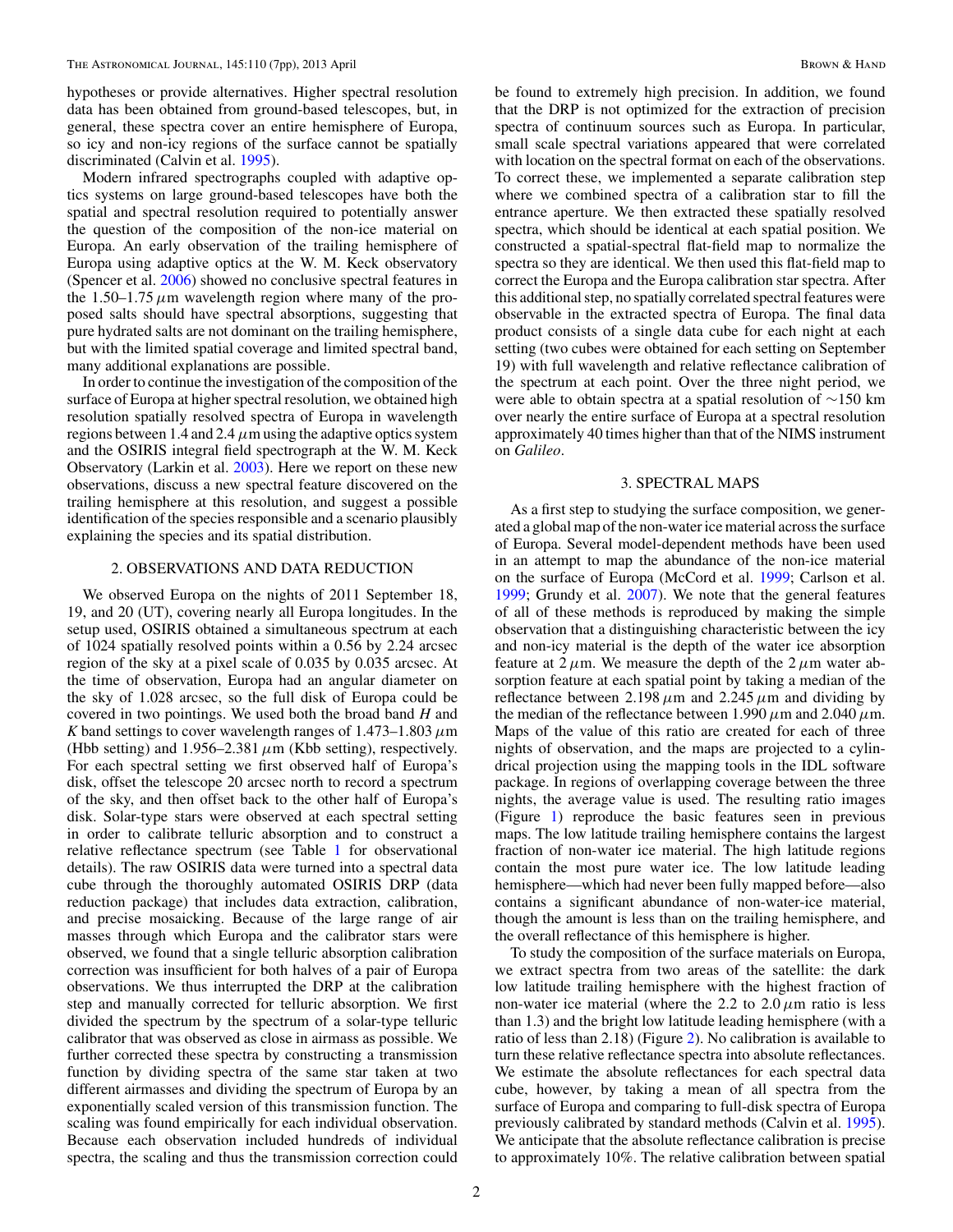<span id="page-2-0"></span>

| Journal of Observations |                 |         |      |             |                |                                      |
|-------------------------|-----------------|---------|------|-------------|----------------|--------------------------------------|
| Time                    | Target          | Spectra | Int. | Airmass     | Europa         | Comments                             |
| (UT)                    |                 | Setting | Time |             | Lon.           |                                      |
|                         |                 |         | (s)  |             | $(\text{deg})$ |                                      |
|                         |                 |         |      | 2011 Sep 18 |                |                                      |
| 09:10                   | Europa, west    | Kbb     | 900  | 1.80        | 41             |                                      |
| 09:26                   | Europa, east    | Kbb     | 900  | 1.64        | 43             |                                      |
| 09:44                   | Sky             | Kbb     | 450  | 1.50        |                |                                      |
| 10:07                   | <b>NLTT7066</b> | Kbb     | 100  | 1.37        |                | Telluric calibrator                  |
| 10:09                   | <b>NLTT7066</b> | Kbb     | 100  | 1.35        |                | Telluric calibrator                  |
| 10:12                   | <b>NLTT7066</b> | Hbb     | 50   | 1.34        |                | Telluric calibrator                  |
| 10:14                   | <b>NLTT7066</b> | Hbb     | 50   | 1.33        |                | Telluric calibrator                  |
| 10:22                   | Europa, west    | Hbb     | 450  | 1.29        | 47             |                                      |
| 10:31                   | Europa, east    | Hbb     | 450  | 1.25        | 48             |                                      |
| 10:40                   | Sky             | Hbb     | 450  | 1.22        |                |                                      |
|                         |                 |         |      | 2011 Sep 19 |                |                                      |
| 08:48                   | HD9986          | Kbb     | 20   | 1.50        |                | Telluric calibrator                  |
| 08:49                   | HD9986          | Kbb     | 20   | 1.49        |                | Telluric calibrator                  |
| 08:53                   | <b>NLTT7066</b> | Kbb     | 20   | 1.91        |                | Transmission calibrator              |
| 08:54                   | <b>NLTT7066</b> | Kbb     | 20   | 1.90        |                | Transmission calibrator              |
| 09:05                   | Europa, west    | Kbb     | 900  | 1.81        | 143            |                                      |
| 09:21                   | Sky             | Kbb     | 900  | 1.65        |                |                                      |
| 09:37                   | Europa, east    | Kbb     | 900  | 1.51        | 145            |                                      |
| 09:57                   | <b>NLTT7066</b> | Kbb     | 20   | 1.40        |                | Transmission calibrator              |
| 09:58                   | <b>NLTT7066</b> | Kbb     | 20   | 1.39        |                | Transmission calibrator              |
| 10:05                   | HD9986          | Hbb     | 20   | 1.16        |                | Telluric and transmission calibrator |
| 10:06                   | HD9986          | Hbb     | 20   | 1.16        |                |                                      |
| 10:48                   | Europa, west    | Hbb     | 450  | 1.18        | 150            |                                      |
| 10:57                   | Sky             | Hbb     | 450  | 1.15        |                |                                      |
| 11:06                   | Europa, east    | Hbb     | 450  | 1.13        | 151            |                                      |
| 13:58                   | HD9986          | Kbb     | 20   | 1.12        |                | Telluric calibrator star             |
| 13:59                   | HD9986          | Kbb     | 20   | 1.13        |                | Telluric calibrator star             |
| 14:04                   | Europa, west    | Kbb     | 900  | 1.04        | 164            |                                      |
| 14:20                   | Sky             | Kbb     | 900  | 1.06        |                |                                      |
| 14:37                   | Europa, east    | Kbb     | 900  | 1.09        | 166            |                                      |
| 14:58                   | HD9986          | Hbb     | 20   | 1.33        |                | Telluric and transmission calibrator |
| 14:59                   | HD9986          | Hbb     | 20   | 1.34        |                |                                      |
| 15:05                   | Europa, west    | Hbb     | 450  | 1.16        |                |                                      |
| 15:13                   | Sky             | Hbb     | 450  | 1.18        |                |                                      |
| 15:22                   | Europa, east    | Hbb     | 450  | 1.21        |                |                                      |
|                         |                 |         |      | 2011 Sep 20 |                |                                      |
| 09:09                   | Europa, west    | Kbb     | 900  | 1.72        | 244            |                                      |
| 09:26                   | Sky             | Kbb     | 900  | 1.57        |                |                                      |
| 09:43                   | Europa, east    | Kbb     | 900  | 1.45        | 247            |                                      |
| 10:03                   | <b>NLTT7066</b> | Kbb     | 20   | 1.35        |                | Telluric calibrator star             |
| 10:04                   | <b>NLTT7066</b> | Kbb     | 20   | 1.34        |                | Telluric calibrator star             |
| 10:19                   | HD9986          | Hbb     | 20   | 1.12        |                | Telluric calibrator star             |
| 10:21                   | HD9986          | Hbb     | 20   | 1.11        |                | Telluric calibrator star             |
| 10:33                   | Europa, west    | Hbb     | 450  | 1.22        | 250            |                                      |
| 10:42                   | Sky             | Hbb     | 450  | 1.18        |                |                                      |
| 10:51                   | Europa, east    | Hbb     | 450  | 1.16        | 252            |                                      |

**Table 1**

locations and spectral settings should be significantly more precise.

The spectra are in good agreement with the lower resolution NIMS data obtained by the *Galileo* spacecraft on each of these general regions (Figure [2\)](#page-3-0), and, in general, at the higher resolution of the OSIRIS spectra little additional spectral detail is apparent. The most prominent exception, however, is the previously unobserved high resolution spectrum of the dark material on the trailing side of Europa. At the higher spectral resolution of our current data, the dark trailing side contains a clear spectral absorption feature at 2.07*μ*m that was not detectable

by NIMS. The  $2.07 \mu m$  absorption feature appears in the trailing hemisphere equatorial spectra, but not in the simultaneously obtained polar spectra of the trailing hemisphere, confirming that the feature is real and not a function of the (identical) data reduction and calibration.

The appearance of the  $2.07 \mu m$  feature on the trailing hemisphere and its non-appearance on the leading hemisphere suggests that it might be related to the strong trailing hemisphere irradiation. To explore this hypothesis, we create a spatial map of the strength of the 2.07  $\mu$ m absorption. We define the continuum in the 2.07  $\mu$ m region by fitting line segments to the region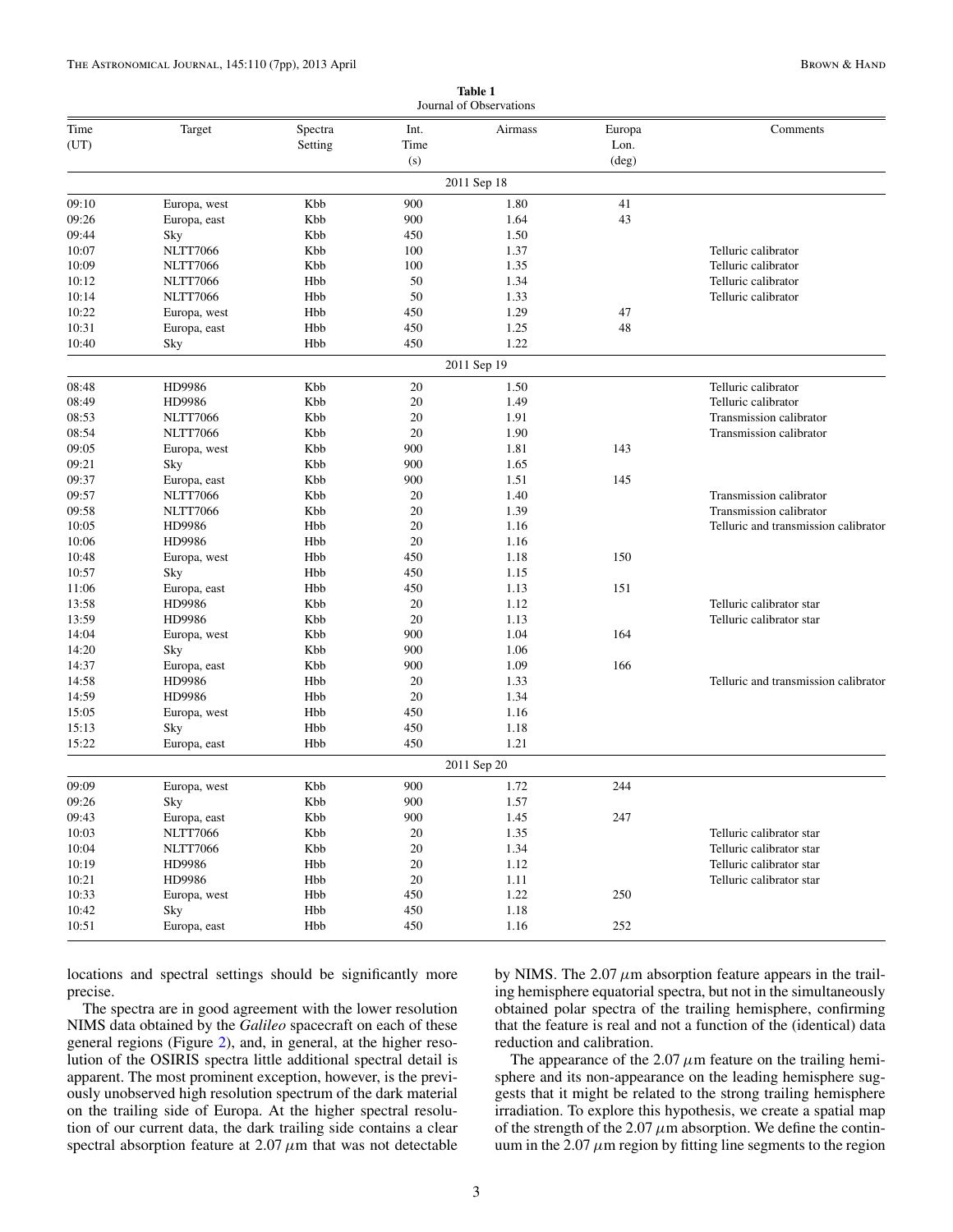<span id="page-3-0"></span>

**Figure 1.** The *Voyager* color base map of Europa compared to a cylindrically projected map of the ratio of the albedo at  $2.2 \mu$ m to that at  $2.0 \mu$ m, a proxy for the fractional contribution of water ice. This map reproduces the well-known result that the orbitally trailing side of Europa (centered at a longitude of 270◦) contains the least pure water ice, while the higher latitude regions host the most pure ice. These data are the first to cover the complete leading hemisphere (centered at a longitude of 90◦), and show that this hemisphere, too, has less-pure ice than the poles.

(A color version of this figure is available in the online journal.)

between 1.97 and 2.04*μ*m and between 2.10 and 2.18*μ*m and taking the point closest to the data of the two line segments at each wavelength as the continuum. We measure the strength of the absorption by integrating the line absorption from 2.035 to  $2.100 \mu$ m, and show a spatial map of the absorption strength in Figure [3.](#page-4-0) This method is crude but gives a simple continuum definition which is continuous across different types of spectra ranging from concave up on the trailing hemisphere to concave down on the leading hemisphere. The precise definition of this continuum level is uncertain, so the uncertainty in measuring the strength of this absorption is moderately high, but the absorption feature nonetheless appears primarily confined to the trailing hemisphere (Figure 1). In fact, the  $2.07 \mu$ m absorption feature appears well correlated with the locations of the trailing hemisphere non-water ice component and with the UV absorption seen in *Voyager* data that has been attributed to the presence of  $SO_2$ —a radiation product—on the trailing hemisphere (Lane et al. [1981;](#page-6-0) McEwen [1986\)](#page-6-0). It thus appears that the 2.07  $\mu$ m absorption is strongly correlated with the presence of  $SO_2$ , a clue that the species causing this absorption is likely a radiolytic product. In the next section we attempt to identify this product.

## 4. SPECTRAL IDENTIFICATION AND MODELING

We search proposed radiolytic products for 2.07*μ*m absorption features. The primary products in the sulfur radiolytic cycle are sulfur allotropes,  $H_2SO_4$ ,  $SO_2$ , S, and  $H_2S$  (Carlson et al. [2002;](#page-6-0) Moore et al. [2007\)](#page-6-0). None of these has absorption features at or near 2.07*μ*m (Carlson et al. [2002;](#page-6-0) Fink & Sill [1982\)](#page-6-0). Expanding our search beyond already proposed radiation products, we examined cryogenic spectral libraries (Dalton et al.



**Figure 2.** (A) Representative reflectance spectra from the surface of Europa, including from the low latitude dark trailing side (black), the low latitude bright leading side (blue). Uncertainty in the spectra can be seen from the scatter of the individual points. The red dots show the spectrum measured by NIMS from approximately the same region as our trailing side spectrum (Dalton [2007\)](#page-6-0), showing the good agreement with our spectrum. (B) An enlargement of the region of the trailing hemisphere spectrum showing the distinct 2.07*μ*m absorption feature.

(A color version of this figure is available in the online journal.)

[2005;](#page-6-0) Dalton [2007;](#page-6-0) Dalton & Pitman [2012\)](#page-6-0), products from ice irradiation experiments (e.g., Hudson & Moore [2001;](#page-6-0) Moore et al. [2007\)](#page-6-0), and the full ASTER (Baldridge et al. [2009\)](#page-6-0) and USGS (Clark et al. [2007\)](#page-6-0) digital spectral libraries (though as an important caveat, the spectra in these two libraries are all obtained at room temperature, and subtle features like that here are known to change with temperature). While minerals with features near  $2.07 \mu$ m can occasionally be found, in almost all cases there are stronger bands that would be predicted that are not observed. Of all of the spectra examined, an appropriate 2.07*μ*m absorption feature appears exclusively in some spectra of flash frozen MgSO4 brines (Dalton et al. [2005;](#page-6-0) Orlando et al. [2005;](#page-6-0) brines, in this context, refers to saturated solutions which are flash frozen and are thus not in a pure mineral form) and in measurements of the absorption coefficients of pure epsomite  $(MgSO<sub>4</sub>·7H<sub>2</sub>O; Dalton & Pitman 2012).$  $(MgSO<sub>4</sub>·7H<sub>2</sub>O; Dalton & Pitman 2012).$  $(MgSO<sub>4</sub>·7H<sub>2</sub>O; Dalton & Pitman 2012).$ 

To expand our search, we obtained cryogenic laboratory spectra of a wide variety of potentially plausible materials, including  $FeSO_4·H_2O$ ,  $FeSO_4·7H_2O$ ,  $MgS_4$ ,  $MgSO_4 \cdot 7H2O$ ,  $CaSO_4 \cdot 0.5H_2O$ ,  $H_2SO_4$ ,  $(NH_4)2SO_4$ ,  $Na_2CO_3$ , MgCO<sub>3</sub>, NH<sub>4</sub>Cl, NaCl, KCl, NaSCN, NaOCl, Mg(OH)<sub>2</sub>, NaOH,  $H_2O_2$ , CH<sub>3</sub>OH, C<sub>2</sub>H<sub>5</sub>OH, NH<sub>3</sub>, and CO<sub>2</sub>. Samples were placed on a gold target in small liquid nitrogen dewar with a nitrogen purge and spectra were collected with an Analytical Spectral Devices FieldSpec spectroradiometer covering the range from  $0.35-2.5 \mu m$ , and with a MIDAC M4500 Fourier transform spectrometer covering the range from approximately  $1.5-16 \mu$ m. Salts were examined in pure crystalline form and after dissolution in ultrapure deionized water. Additionally, salts and their crystalline brine forms were crushed, sieved and analyzed at 77 K with the above spectrometers for grain size fractions of *<*63*μ*m, 63–106*μ*m, 106–180*μ*m, 180–300*μ*m, and  $300-600 \mu$ m. Example spectra are shown in Figure [4.](#page-4-0) Most spectra show no absorption features near the observed 2.07*μ*m region. The sole exception is epsomite  $(MgSO_4 \tcdot 7 H_2 O)$ , where we also detect the same  $2.07 \mu m$  absorption feature seen in magnesium sulfate brines (Dalton et al. [2005;](#page-6-0) Orlando et al. [2005\)](#page-6-0) and in previous laboratory spectra of epsomite (Dalton & Pitman [2012\)](#page-6-0).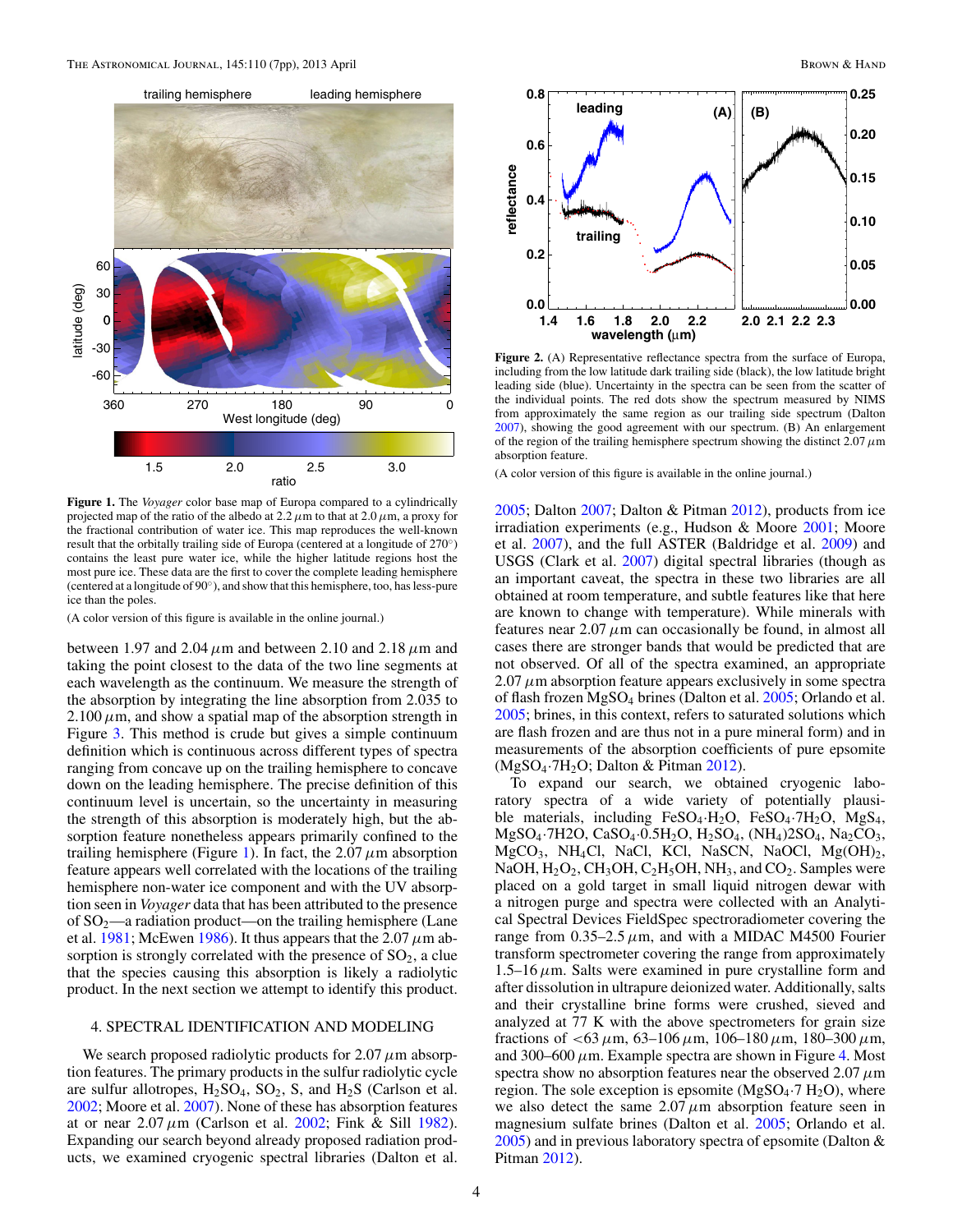<span id="page-4-0"></span>

**Figure 3.** A map of the strength of the 2.07*μ*m absorption. While defining the continuum level across the feature is difficult, particularly across the transition from the non-icy trailing hemisphere to the icier leading hemisphere, the map nonetheless suggests that the species causing the 2.07 μm feature is predominantly located on the trailing hemisphere, similar to known radiation products.

(A color version of this figure is available in the online journal.)



**Figure 4.** Example cryogenic laboratory spectra of frozen crushed brines and of epsomite. The spectra are scaled to unity at  $1.8 \mu$ m and each spectrum is offset by 0.3 units from the spectrum below it. The location of the 2.07*μ*m absorption feature seen on the trailing hemisphere of Europa is shown for comparison. In these and all other spectra obtained, a 2.07*μ*m absorption feature was seen only for pure epsomite  $(MgSO<sub>4</sub>·7H<sub>2</sub>O)$ .

Magnesium sulfate brine, water ice, and hydrated sulfuric acid are components of the Dalton et al. spectral libraries, so we experiment with the linear combination analysis as performed in Dalton [\(2007\)](#page-6-0) and subsequent papers. As a check of the spectral library and the method, we first model all of the spectra

from Dalton [\(2007\)](#page-6-0) and Shirley et al. [\(2010\)](#page-6-0) and find that we recover the same fractional mineral abundances within a few percent. We next turn to modeling our spectrum of the equatorial region of the trailing hemisphere. Our  $\chi^2$  minimization finds that the best fit to this spectrum is composed nearly exclusively of sulfuric acid hydrate (97%) with a small amount (3%) of 100  $\mu$ m grain water ice (Figure [5\)](#page-5-0). The model fit is only moderately good, and, critically, does not contain any of the magnesium sulfate brine required to cause a 2.07  $\mu$ m absorption feature. We can only match the  $2.07 \mu m$  feature by fixing the magnesium sulfate brine abundance to be about 30%. A spectral model with 34% sulfuric acid hydrate, 30% magnesium brine, and 36% dark neutral material provides an excellent fit to the 2–2.4*μ*m section of the spectrum—including fitting the location, width, and depth of the  $2.07 \mu m$  feature—but the fit to the continuum level of the  $1.4-1.8 \mu m$  data is poor. The incorrect continuum fit to the 1.4–1.8  $\mu$ m could be explained by at least one missing component in the spectral library. If the library contained a component that was mostly smooth across the two spectral bands but was more reflective than sulfuric acid hydrate at 1.5*μ*m, the algorithm would have selected this material to better match the spectrum. We discuss possibilities for such a material later.

The good spectral match of the  $2.07 \mu m$  absorption feature to magnesium sulfate brines (and to epsomite)—along with the failed search to find any other material with a similar absorption feature—is compelling evidence that the new feature is indeed due to magnesium sulfate on the surface of Europa. While it is never possible to exhaust every other possibility, no other plausible species matches the spectrum.

# 5. SEARCH FOR ADDITIONAL SPECIES

In the analyses of Dalton and collaborators (Dalton [2007;](#page-6-0) Shirley et al. [2010;](#page-6-0) Dalton et al. [2012a,](#page-6-0) [2012b\)](#page-6-0), a general case is made that sulfate salts are ubiquitous on the surface of Europa but that the trailing hemisphere is dominated by radiolytically produced  $H_2SO_4$ . The mixing ratio of salt to acid is expected to increase from the trailing to the leading hemispheres. Again, however, the NIMS data show no distinctive absorption features of sulfate salts, but the overall spectral shape can be matched by various linear combinations of these salts.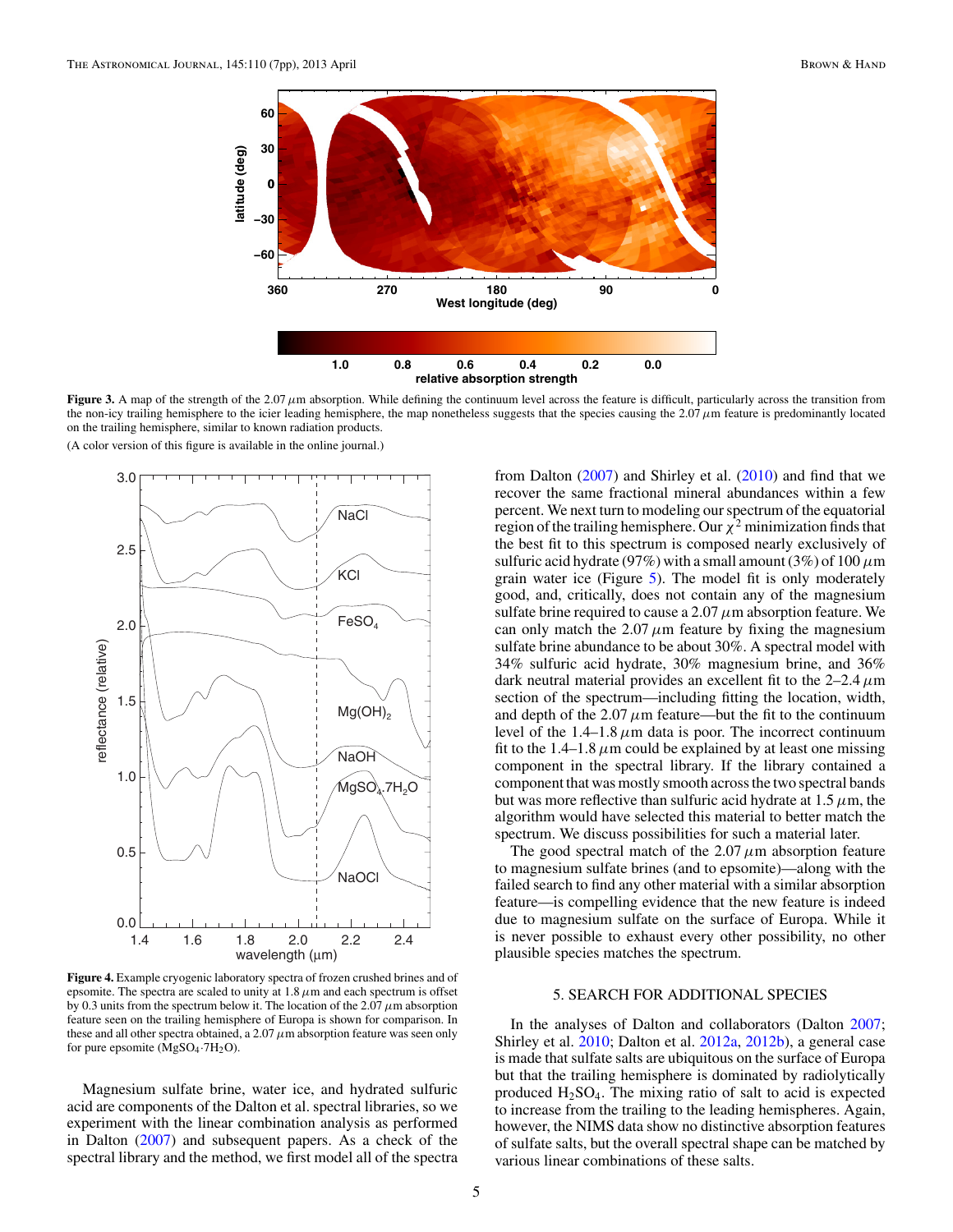<span id="page-5-0"></span>

**Figure 5.** The spectrum of the low-latitude trailing hemisphere. The best linear spectral model consists almost entirely of hydrated sulfuric acid (red), but this model has no absorption at 2.07*μ*m absorption. A good fit to the 2.0–2.4*μ*m portion of the spectrum can be made by including nearly equal amounts of hydrated sulfuric acid and magnesium sulfate brine along with a dark neutral material (blue). While the fit of the  $2.07 \mu$ m absorption feature is excellent, the fit to the continuum between 1.4 and 1.8  $\mu$ m is poor. The inability to fit the full spectral region demonstrates the inadequacy of both the spectral library used and the general approach of linear spectral modeling.

The higher resolution spectra available here allow us to qualitatively examine this model and search for positive spectral evidence of these proposed materials. To study the region of the surface expected to be most salt-rich, we examine the spectrum of the leading hemisphere (Figure 6). We attempt linear spectral modeling using the Dalton et al. library. Least-squares fitting finds what appears to be a moderately good solution with 35.4% sulfuric acid hydrate, 18.2% hexahydrite, 17.9% mirabilite, 7.7% 100*μ*m grains of ice, and 20.6% 250*μ*m grains of ice.

At the spectral resolution of the NIMS data, this spectral fit would be considered excellent. The overall levels and shapes of the spectrum are nicely matched. Our spectra, however, show no evidence for many of the subtle absorption features that should be seen at the higher spectral resolution of our data. Hexahydrite and mirabilite both cause a small unobserved absorption feature at 1.6*μ*m, while mirabilite has a 2.18*μ*m absorption. Indeed, the spectrum of the leading hemisphere is generally quite smooth with no clear spectral features other than those due to water ice.

We conclude that we can find no evidence, on regional scales, of the specific salts modeled by Dalton et al. The apparent requirement for the presence of these species in the linear spectral modeling is simply a function of the limited number of species considered in the spectral library and the lack of distinct discriminating spectral features that can be seen at low resolution. While the spectral modeling appears to be indicating that some non-water ice component, non-sulfuric acid component is increasing in abundance from the trailing to the leading hemisphere, the current spectral libraries being used do not appear to contain the species that is causing this behavior.

### 6. DISCUSSION: THE SEA SALT HYPOTHESIS

The lack of any clear detection of sulfate salts on the leading hemisphere, coupled with the possible detection of magnesium sulfate salts on the trailing side is inconsistent with any of the hypotheses currently considered for the composition of the surface of Europa. Assuming that the  $2.07 \mu m$  absorption is indeed due to magnesium sulfate, we consider an alternative hypothesis which could explain the observations.



**Figure 6.** The low-latitude leading hemisphere spectrum of Europa compared to the best-fit linear model (red), which consists of 35.4% sulfuric acid hydrate, 18.2% hexahydrite, 17.9% mirabilite, 7.7% 100*μ*m grains of ice, and 20.6%  $250 \mu$ m grains of ice. While the spectral fit appears good, careful inspection reveals that hexahydrite (green) and mirabilite (blue) have distinct absorption features that should be detectable in the spectrum. Hexahydrite and mirabilite both cause a small unobserved absorption feature at  $1.6 \mu$ , while mirabilite has a 2.18  $\mu$  absorption. The spectrum of the leading hemisphere is generally quite smooth with no clear spectral features other than those to water ice.

The spatial correlation of magnesium sulfate with the radiolytically produced sulfuric acid suggests the potential of an analogous magnesium radiation cycle. If magnesium is present on the surface of Europa as  $MgX_n$ , where is X is an atomic or radical anion, bombardment by sulfur ions, in the presence of water, could yield a reaction such as

$$
MgX_n + 4H_2O + S^+ \to MgSO_4 + 4H^+ + nX^-.
$$

Such a cycle would suggest that  $MgX_n$  is a pre-radiation component of the surface of Europa. The presence of Na and K in the sputtered atmosphere of Europa (Brown & Hill [1996;](#page-6-0) Brown [2001\)](#page-6-0) suggests that these cations should also be present, and that NaX and KX are likely also emplaced on the surface.

Sulfate has long been considered a plausible component of a Europa ocean based on both theoretical (Kargel [1991;](#page-6-0) Kargel et al. [2000\)](#page-6-0) and experimental (Fanale et al. [2001\)](#page-6-0) studies, though more detailed evolutionary models have suggested that sulfate could be much less abundant than initially expected (McKinnon & Zolensky [2003\)](#page-6-0). In light of the lack of spectral evidence for sulfates on the leading hemisphere of Europa and keeping in mind the theoretical difficulties of high sulfate abundances, we explore alternative ocean chemistries. In the reduced ocean models of Zolotov [\(2008\)](#page-6-0), for example, the most abundant cations are Na and K; the most abundant anion is chlorine. We thus consider the possibility here that the most abundant salts in Europa ocean brines are not sulfates, but are chlorides.

We consider the following conceptual model. Before irradiation, the non-water ice component of the surface of Europa is dominated by sodium and potassium chlorides, with magnesium chloride a more minor component. With sulfur bombardment, these chlorides are radiolytically converted to sulfates. Sodium and potassium sulfates are more easily sputtered than magne-sium sulfates (McCord et al. [2001\)](#page-6-0), so the trailing hemisphere shows an enhancement in magnesium sulfate above the initial magnesium mixing ratio. Nonetheless sodium and potassium sulfates should be present on the trailing side with the magnesium sulfates. Indeed, the spectrum of brines of sodium sulfate (McCord et al. [2002;](#page-6-0) Orlando et al. [2005;](#page-6-0) Dalton et al. [2005\)](#page-6-0)